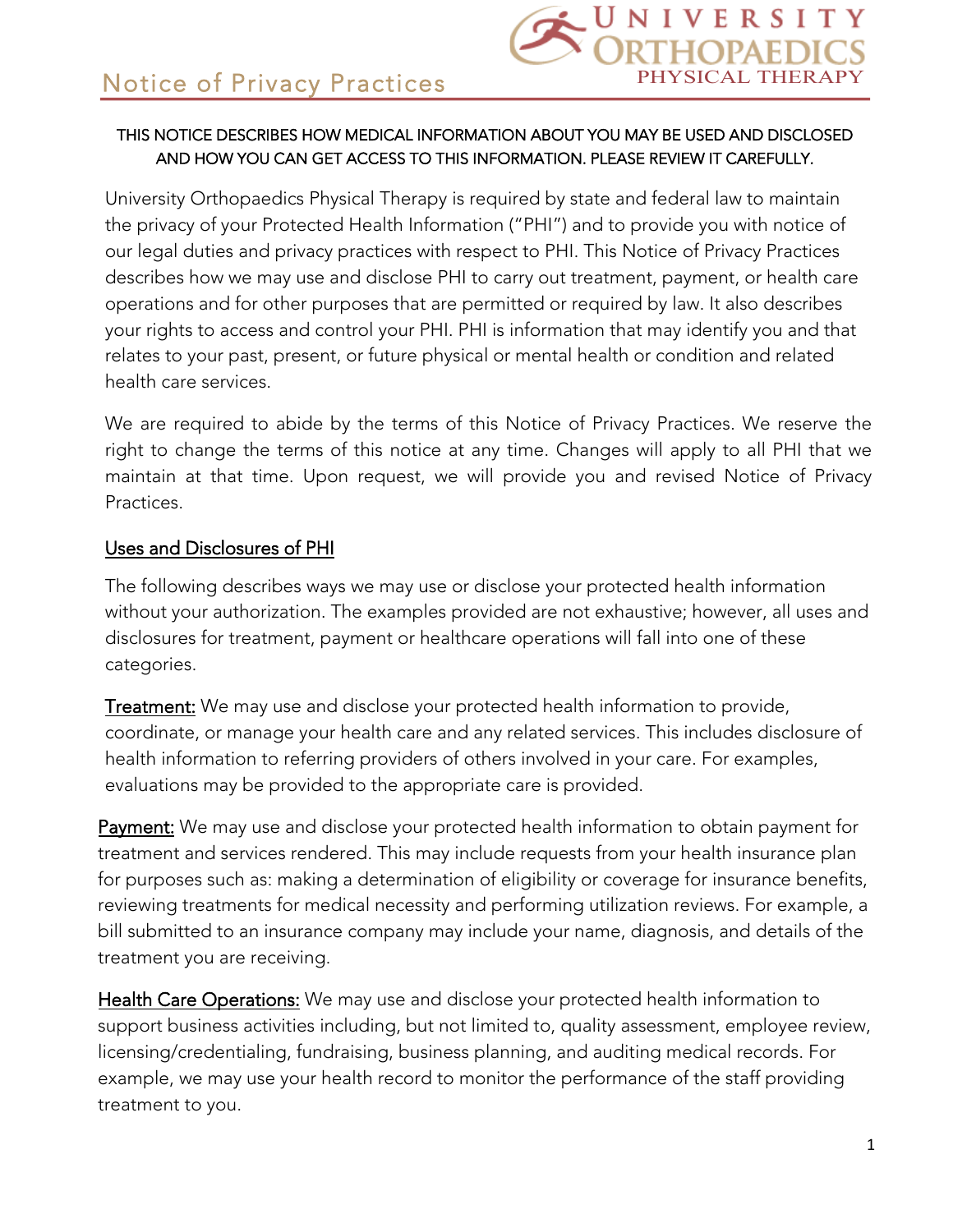We may disclose your health information to business associated, as necessary, for the third party to provide a service to us. A written contract outlining the terms that will protect the privacy of your protected health information will be obtained from each business associate prior to the use or disclosure of your protected health information.

We may use and disclose your protected health information to contact you to remind you of your appointments and to provide you with information regarding treatment alternatives or other health‐related benefits and services that may be of interest to you. Please notify our Compliacne Officer if you would like to request that your information not be used to contact you for these purposes. If you have provided your email address, you may elect to receive this information via email.

We may use and disclose your demographic information and the dates that you received services to contact you as part of a fundraising effort. If you would like to request that you not be contacted for fundraising purposed, please contact our Compliance Officer and all reasonable efforts will be taken for you to not receive any future fundraising communications.

# Other Permitted and Required Uses and Disclosures That May Be Made Without Your Authorization or Opportunity to Agree or Object

Required By Law: We will use and disclose your protected health information when required to do so by federal, state, or local law.

Public Health: We may disclose your protected health information to public health agencies for activities with the purpose of preventing or controlling disease, injury, or disability.

Communicable Diseases: We may use or disclose your protected health information to contact you or another individual who may have been exposed to a communicable disease or may otherwise be at risk of contracting or spreading a disease or condition.

Health Oversight: We may disclose your protected health information to a health oversight agency for activities authorized by law. Oversight agencies include the Department of Health Services (DHS), Department of Health and Human Services (DHHS), and other agencies that oversee the health care system, government benefit programs, regulatory agencies and civil rights laws to perform such activities as audits, investigations, inspections, and licensure.

Abuse or Neglect: We may disclose your protected health information to an authorized government authority if we reasonably believe you are the victim of abuse or neglect. We will only disclose information to the extent allowed by law or if you agree to this disclosure.

Food and Drug Administration (FDA): We may disclose your protected health information to persons or companies under the jurisdiction of the FDA, with respects to quality, safety of effectiveness of FDA - regulated products or activities relative to adverse events, product defects, problems or recalls or to conduct post marketing surveillance.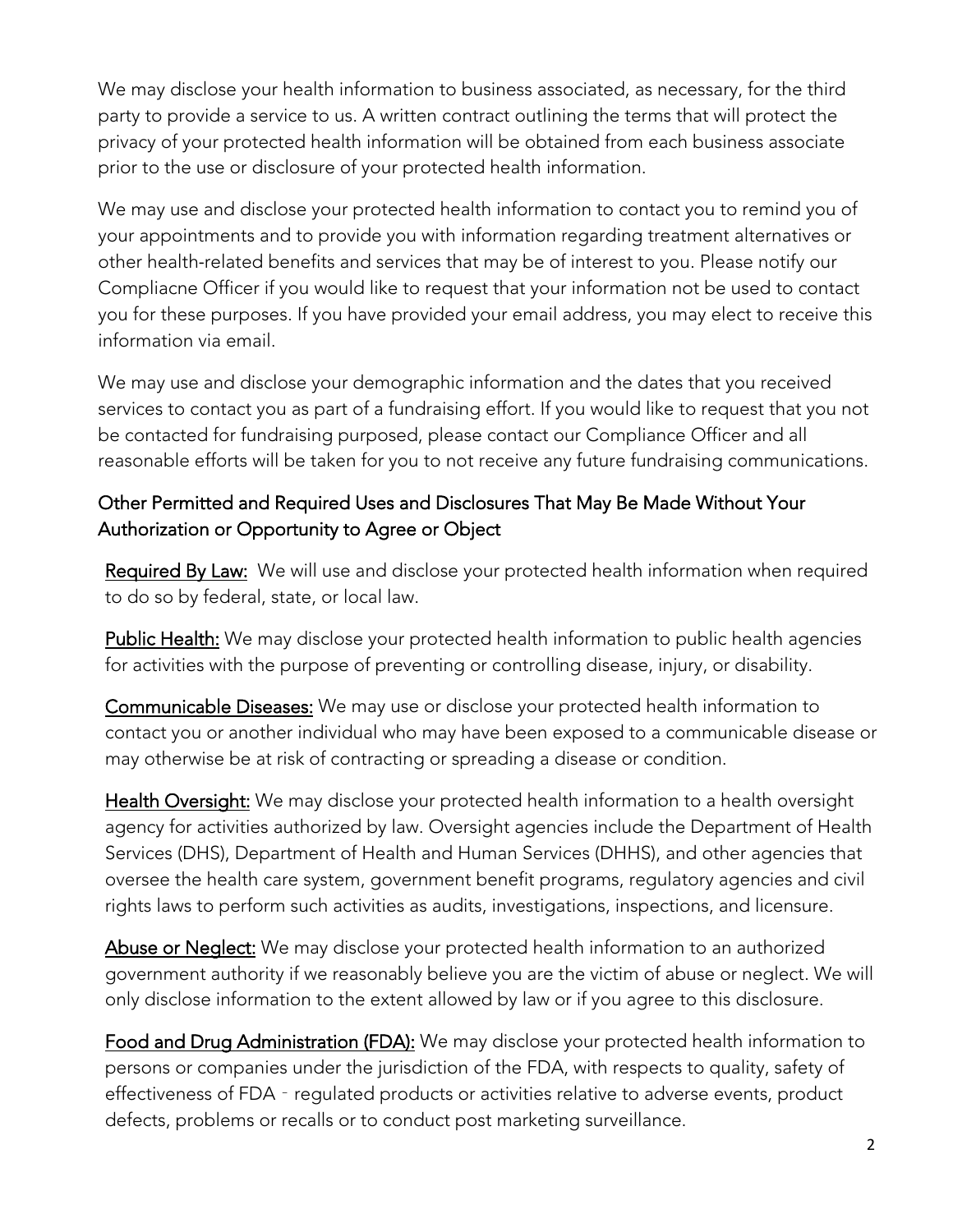Legal Proceedings: We may disclose your protected health information in response to any judicial or administrative proceeding. We many also disclose your protected health information in response to a subpoena, discovery request, court order or other legal process but only if efforts have been made to tell you about the request giving you the opportunity to pursue an order protecting the information requested.

Law Enforcement: We may disclose protected health information for law enforcement purposes including legal processes, for identification and location purposes, concerning victims of a crime, in the event a crime occurs on the premises of our practice and in emergency circumstances in which a crime is likely to have occurred.

Coroners, Funeral Directors, and Organ Donation: We may disclose protected health information to a coroner or medical examiner for identification purposes, determining cause of death or other duties authorized by law to enable them to carry out their duties. Protected health information may be used and disclosed for cadaveric organ, eye, or tissue donation purposes.

Research: We may disclose your protected health information to researcher when their research has been approved by an institutional review board that has reviewed the research proposal and established protocols to ensure the privacy of your protected health information.

Military Activity and National Security: We may use or disclose protected health information of Armed Forces members as required by military command authorities, for determining benefits through the Department of Veteran Affairs and about foreign military personnel to the appropriate foreign military authority. We may also use and disclose your protected health information to federal officials concerning national security, intelligence activities, protective services to the President and other activities authorized by law.

Workers' Compensation: We may use and disclose protected health information to the extent authorized by and to the extent necessary to comply with laws relating to workers' compensation or other similar programs established by law.

Inmates: We may use and disclose protected health information if you are an inmate of a correctional facility to the institution or its agents, the health information necessary for your health and the health and safety of other individuals.

Others Involved in Your Health Care or Payment for your Care: We may disclose your protected health information to a family member, relative, close friend or any other person you identify, information directly relevant to that person's involvement in your care or payment of your care, unless you otherwise object.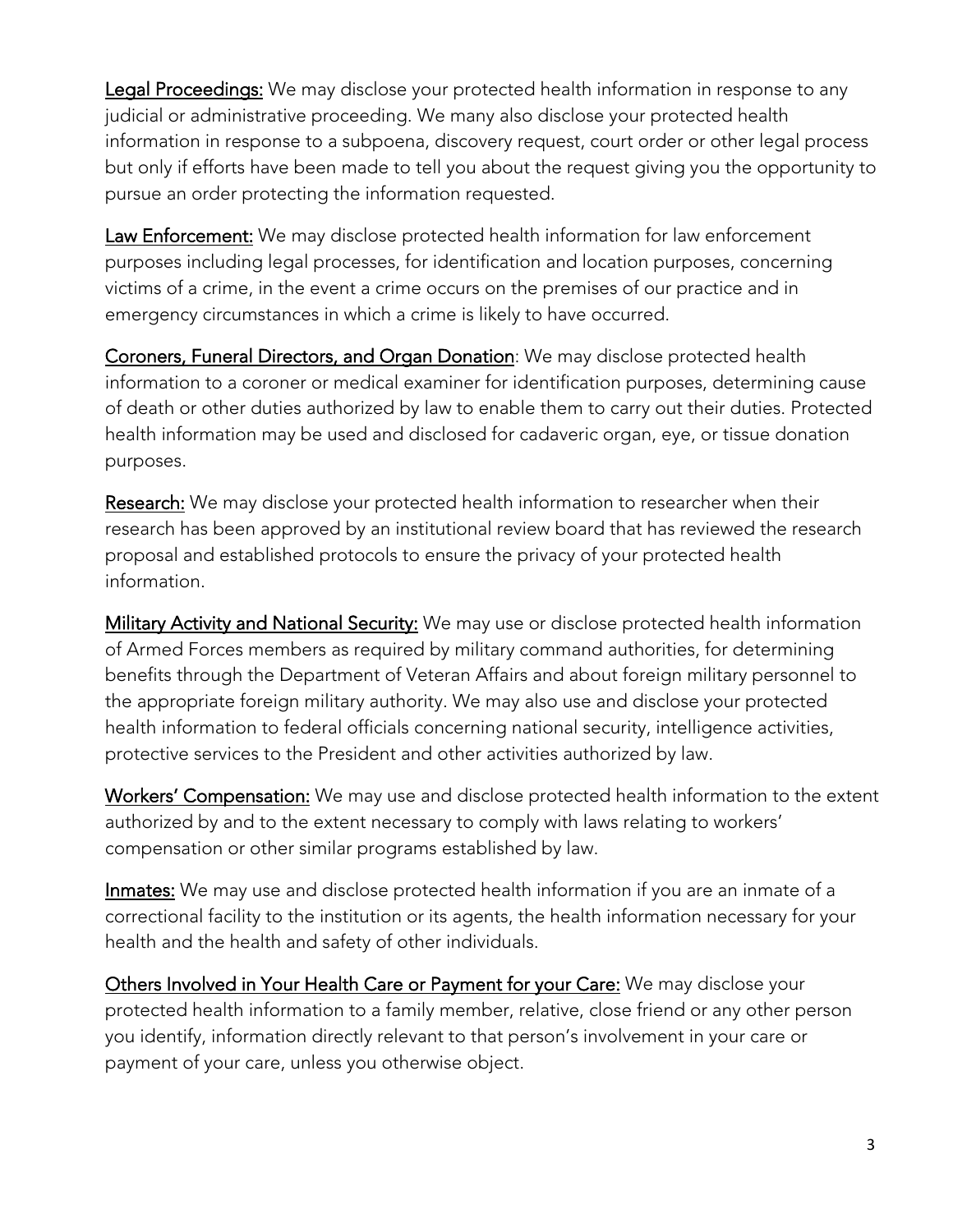Other Uses and Disclosures: Uses and disclosure of your protected health information will be made only following your written authorization for purposes other than as described above or as permitted or required by law. You may revoke an authorization in writing at any time and we will no longer use or disclose your protected health information as indicated in the authorization except to the extent that we have already acted in accordance with the authorization.

## YOUR RIGHTS

The following are your rights regarding your protected health information:

Right to Inspect and Copy: You have the right to inspect and obtain a copy of your protected health information that we use to make decisions about you for so long as we maintain the information. You must submit a written request in order to inspect and/or receive a copy of your records and as permitted by federal or state law, we may charge you a reasonable fee to fulfill your rquest. We may deny your request to inspect and/or copy your records in certain limited circumstances under federal law. If you are denied access to your records, you may request that the denial be reviewed.

Right to Request a Restriction: You have the right to request that we not use or disclosure any part of your protected health information of treatment, payment or health care operations. You also have the right to request that any part of your protected health information not be disclosed to family, relatives, or friends who may be involved in your care or for notification purposes as described in this Notice of Privacy Practices.

We are not required to agree to a restriction request except to the extent such disclosure is to a health plan for purposes of payment but not for treatment or healthcare operations, and you have paid for the services in full and out of pocket: however, if we do agree to the requested restriction we shall honor that agreement unless it is needed to provide emergency treatment. You may request a restriction by contacting our Compliance Officer.

Right to Request to Receive Confidential Communication: You have the right to request to receive confidential communications from us by alternative means or at an alternative location. We will accommodate all reasonable requests without requesting an explanation from you as to the reason for this request. To make a request of this nature, please contact Compliance Officer.

Right to Amend: You have the right to request an amendment of protected health information about you that you feel is incorrect or incomplete. To request an amendment you must send a written request to our Compliance Officer, including a reason that supports your request. In certain cases, we may deny your request for amendment.